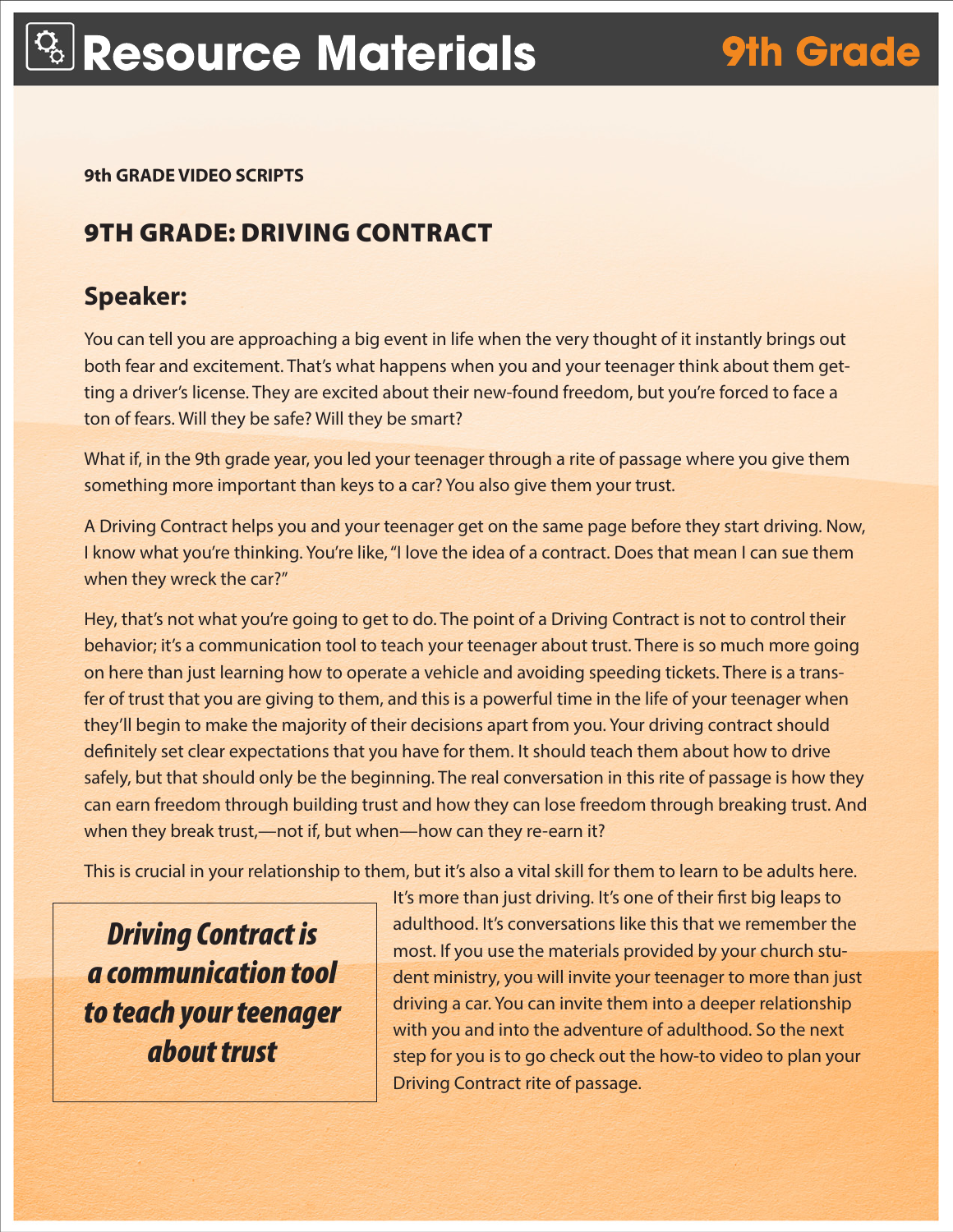## PARENT GUIDE FOR 9TH GRADERS: THE DRIVING CONTRACT

#### **Speaker:**

You know, the scariest words a parent can ever hear are: "Can I have the car keys?".

Welcome to the 9th grade rite of passage: the Driving Contract. During this rite of passage, parents will present a Driving Contract to their student. This contract is designed to help you emphasize to your student the weight and responsibility that comes with getting a driver's license. The resources for the rite of passage will help establish precedent for you and your teenager and to mark this time as another step towards the student's development into manhood or womanhood. We know that depending on what state you live in, your student can be very close to being able to get their driver's permit, or they could still be a year or two away. It's important at this time to go ahead and begin the discussion of driving with your student. This rite of passage is not just about getting a driver's license. This is a time when you, as a parent, begin to give more trust to your teenager and to discuss with them the importance of the new responsibilities that you are entrusting them with.

At this stage in your teenager's life, there is a shift in your relationship, where a teenager may spend much more time away from you. When they drive a car, they experience their first significant amount of freedom. A huge worry on every parent's mind is: "How will they do making decisions on their own?"

The Driving Contract establishes a system for your teenager to build trust, and, when necessary, restore a broken trust. In the contract, there are blank spaces for you to add any expectations that you have for your teenager. We know every teenager is going to make mistakes. We've included space in the driving contract to list consequences for when trust is broken.

*This contract is designed to help you emphasize to your student the weight and responsibility that comes with getting a driver's license.* 

This should be a two-way conversation when your teenager helps to determine what these consequences should be. You will ultimately decide what they will be, but your teenager will be more likely to honor them if they participate in the formation process.

Go ahead and pick a day that you are going to present them with the Driving Contract. Put it on the calendar. Just like they can look forward to getting their permit, they need to look forward to having that meeting with you. For the time when you meet with your teenager, we have provided a parent's script of topics and discussion starters that will help emphasize the serious nature of this event.